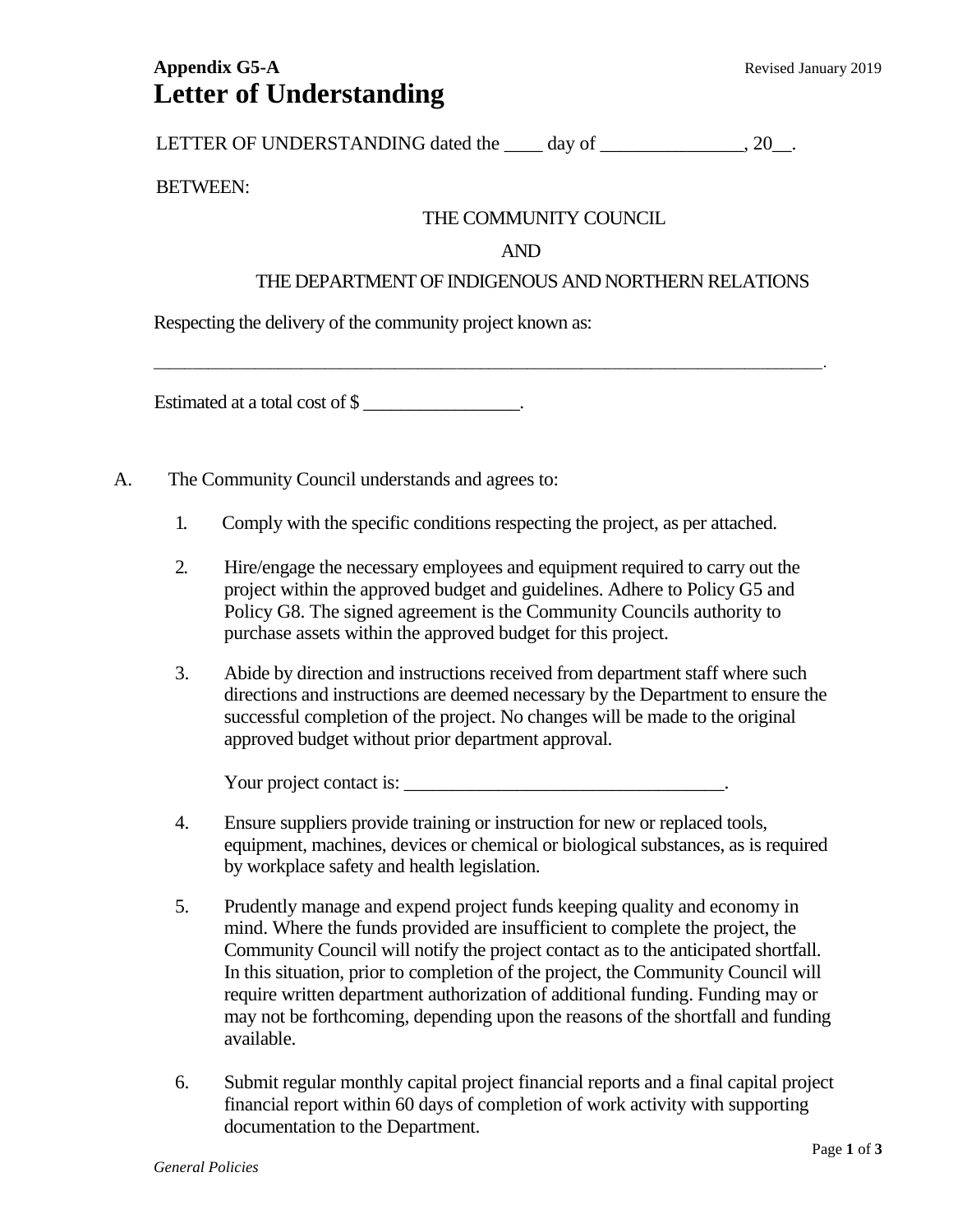- 7. In the case of continuing projects, submit a financial report with supporting documentation at fiscal year-end. Such report will be accompanied by a resolution stating that the project is ongoing.
- B. The Department of Indigenous and Northern Relations undertakes and agrees to:
	- 1. Meet with the Community Council prior to project commencement to discuss the details of the project to be undertaken.
	- 2. Provide to the Community Council prior to project commencement, a release of funds in the amount of \$\_\_\_\_\_\_\_\_\_. The balance of funds in the amount of \$\_\_\_\_\_\_\_\_\_, will be released when required and upon submission of monthly/final project reports by the Community Council. Where a shortfall is identified during project delivery, the Department will, on the advice of the project contact, make necessary additional funds available for project completion, if and when such funds are available.
	- 3. Make available to the Community Council on a request basis, necessary technical staff and other related assistance as may be required to ensure successful project delivery.

\_\_\_\_\_\_\_\_\_\_\_\_\_\_\_\_\_\_\_\_\_\_\_\_ \_\_\_\_\_\_\_\_\_\_\_\_\_\_\_\_\_\_\_\_\_\_\_\_\_\_\_\_\_\_\_\_\_\_\_\_\_\_\_\_\_

4. Monitor this project periodically, and if the inspections show that the project is not progressing in a manner that will ensure a successful completion, the Department reserves the right to terminate this agreement.

The above terms and conditions are understood and agreed to by:

The Community Council of: \_\_\_\_\_\_\_\_\_\_\_\_\_\_\_\_\_\_\_\_\_\_\_\_\_\_\_\_\_\_\_\_\_\_.

Signatures:

Mayor Department of Indigenous and Northern Relations